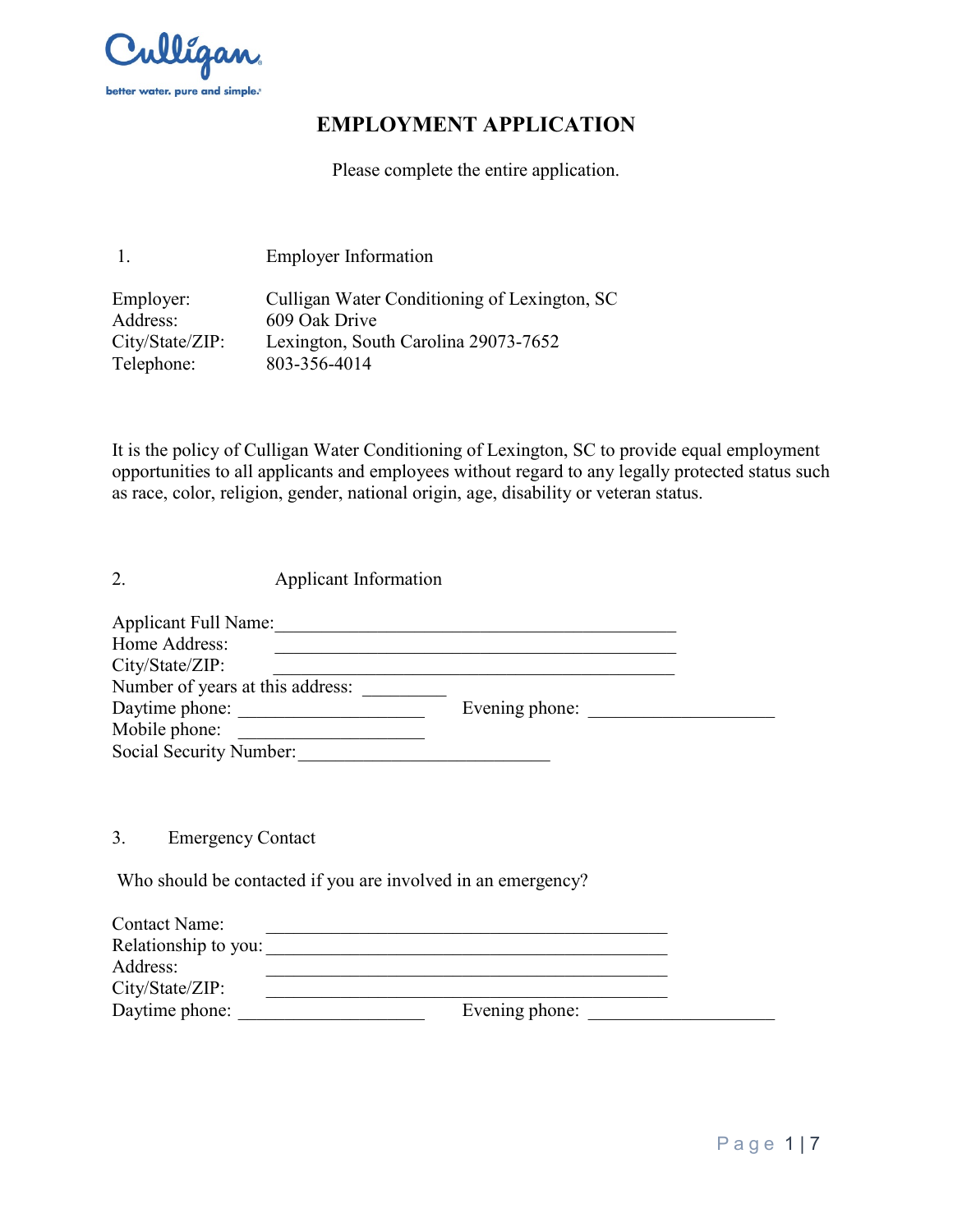

| 4 | Job Position Applied For: |  |
|---|---------------------------|--|
|   | Full or Part Time?        |  |

5. Salary Desired:  $\quad \text{per}$  per

6. Who referred you to our company? Do you have any friends or relatives who work here? If yes, please list here:

 $\mathcal{L}_\text{max}$  , and the contract of the contract of the contract of the contract of the contract of the contract of

7. Have you applied to our company previously? Yes No If yes, when?

8. Are you at least 18 years old? \_\_\_\_\_\_\_\_ Yes \_\_\_\_\_\_ No

- 9. How will you get to work?  $\frac{1}{\sqrt{2}}$  ,  $\frac{1}{\sqrt{2}}$  ,  $\frac{1}{\sqrt{2}}$  ,  $\frac{1}{\sqrt{2}}$  ,  $\frac{1}{\sqrt{2}}$  ,  $\frac{1}{\sqrt{2}}$  ,  $\frac{1}{\sqrt{2}}$  ,  $\frac{1}{\sqrt{2}}$  ,  $\frac{1}{\sqrt{2}}$  ,  $\frac{1}{\sqrt{2}}$  ,  $\frac{1}{\sqrt{2}}$  ,  $\frac{1}{\sqrt{2}}$  ,  $\frac{1}{\sqrt{2}}$  ,  $\frac{1}{\sqrt{2}}$  ,  $\frac{1}{\sqrt{2}}$
- 10. Are you willing to work any shift, including nights and weekends? \_\_\_\_\_ Yes \_\_\_\_\_ No If no, please state any limitations:

11. If applicable, are you available to work overtime? \_\_\_\_\_\_ Yes \_\_\_\_\_ No

 $\mathcal{L}_\text{max}$  , and the set of the set of the set of the set of the set of the set of the set of the set of the set of the set of the set of the set of the set of the set of the set of the set of the set of the set of the

12. If you are offered employment, when would you be available to begin work?

 $\mathcal{L}_\text{max}$  , and the set of the set of the set of the set of the set of the set of the set of the set of the set of the set of the set of the set of the set of the set of the set of the set of the set of the set of the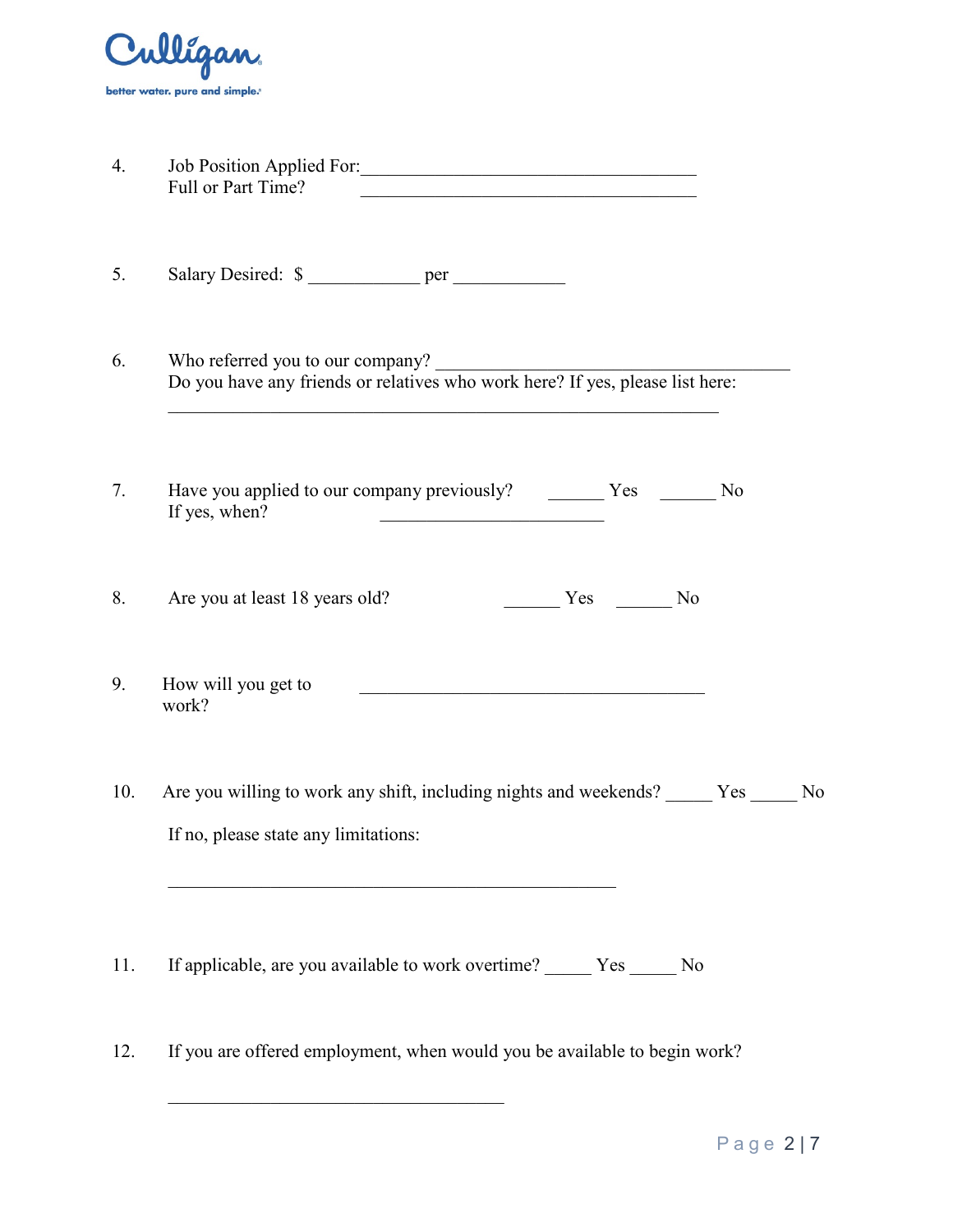

|     | 13. If hired, are you able to submit proof that you are legally eligible for                                              |     |           |                       |
|-----|---------------------------------------------------------------------------------------------------------------------------|-----|-----------|-----------------------|
|     | employment in the United States? Yes                                                                                      |     |           | N <sub>0</sub>        |
| 14. | Are you able to perform the essential functions of the job position you seek with<br>or without reasonable accommodation? | Yes | $\sim$ No |                       |
|     |                                                                                                                           |     |           |                       |
|     | What reasonable accommodation, if any, would you request?                                                                 |     |           |                       |
|     |                                                                                                                           |     |           |                       |
|     |                                                                                                                           |     |           |                       |
|     |                                                                                                                           |     |           |                       |
|     |                                                                                                                           |     |           |                       |
|     | 15. Have you ever been convicted of a felony or misdemean or?                                                             |     |           |                       |
|     |                                                                                                                           |     |           |                       |
|     | $\overline{\text{in}}$ $\overline{\text{Yes, I was convicted of}}$<br>$\overline{\text{(city),}}$ (state)                 |     |           | (date)<br>on $\qquad$ |
|     |                                                                                                                           |     |           |                       |
|     |                                                                                                                           |     |           |                       |
|     | N <sub>0</sub>                                                                                                            |     |           |                       |
|     |                                                                                                                           |     |           |                       |

### THE EXISTENCE OF A CRIMINAL RECORD DOES NOT CONSTITUTE AN AUTOMATIC BAR TO EMPLOYMENT UNLESS RELEVANT TO THE TYPE OF EMPLOYMENT.

### 16. Applicant's Skills

 List any skills that may be useful for the job you are seeking. Enter the number of years of experience, and circle the number which corresponds to your ability for each particular skill. (One represents poor ability, while five represents exceptional ability.)

| <b>Skill</b> | Years of Experience Ability or |        |
|--------------|--------------------------------|--------|
|              |                                | Rating |
|              |                                | 12345  |
|              |                                | 12345  |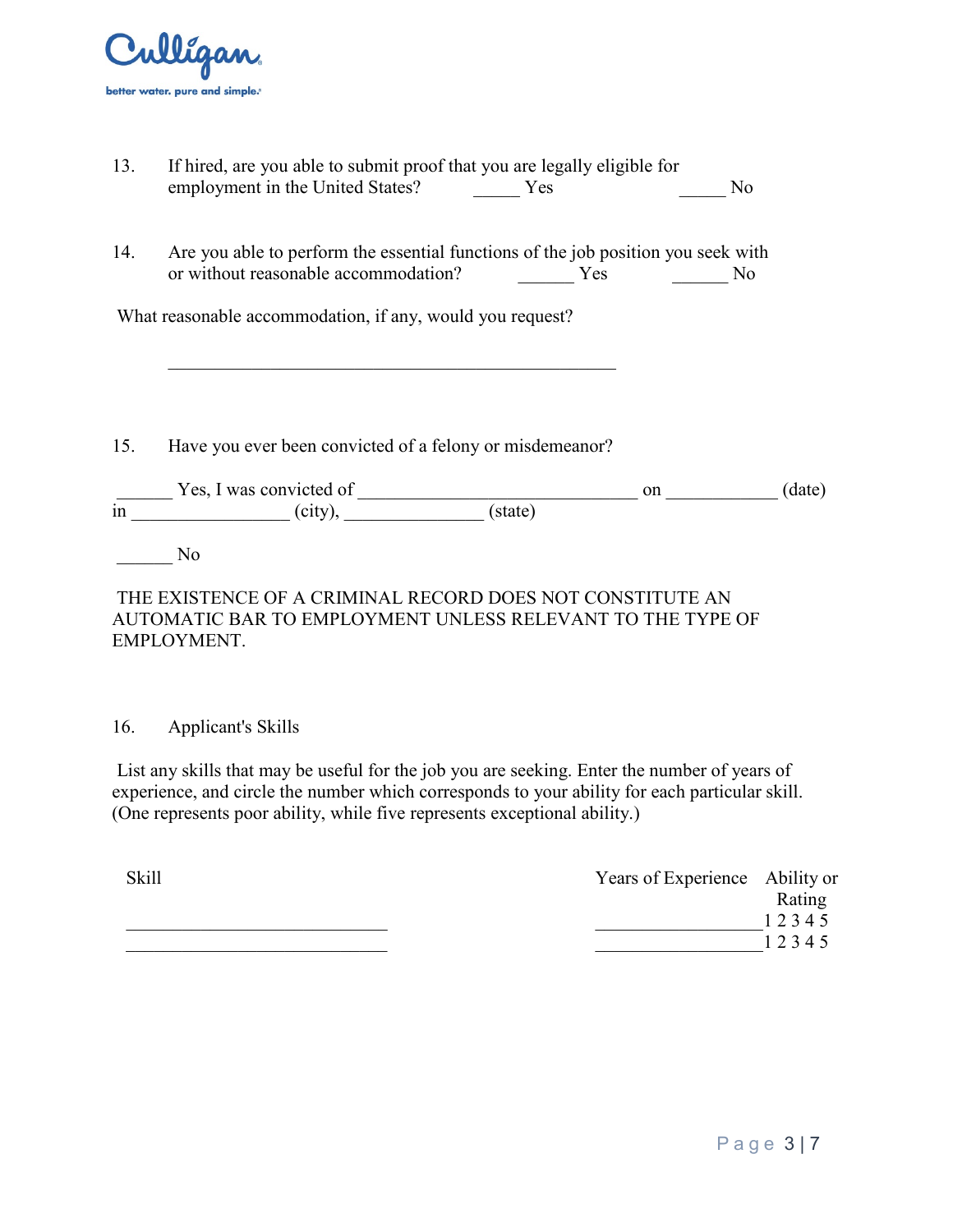

# 17. Applicant Employment History

List your current or most recent employment first. Please list all jobs (including selfemployment and military service) which you have held, beginning with the most recent, and list and explain any gaps in employment. If additional space is needed, continue on the back page of this application.

| <b>Employer Name:</b>                                                    |                                         |
|--------------------------------------------------------------------------|-----------------------------------------|
| <b>Supervisor Name:</b>                                                  |                                         |
| Address:                                                                 |                                         |
| City/State/ZIP:                                                          |                                         |
| <b>Job Duties:</b>                                                       |                                         |
| Reason for Leaving:                                                      | <u> 1990 - Johann Barbara, martin a</u> |
| Dates of Employment (Month/Year):                                        |                                         |
| <b>Employer Name:</b><br>Supervisor Name:<br>Address:<br>City/State/ZIP: |                                         |
| <b>Job Duties:</b>                                                       |                                         |
| Reason for Leaving:                                                      |                                         |
| Dates of Employment (Month/Year):                                        |                                         |
|                                                                          |                                         |
| <b>Employer Name:</b>                                                    |                                         |
| <b>Supervisor Name:</b>                                                  |                                         |

| Supervisor Name:                  |  |  |
|-----------------------------------|--|--|
| Address:                          |  |  |
| City/State/ZIP:                   |  |  |
| <b>Job Duties:</b>                |  |  |
| Reason for Leaving:               |  |  |
| Dates of Employment (Month/Year): |  |  |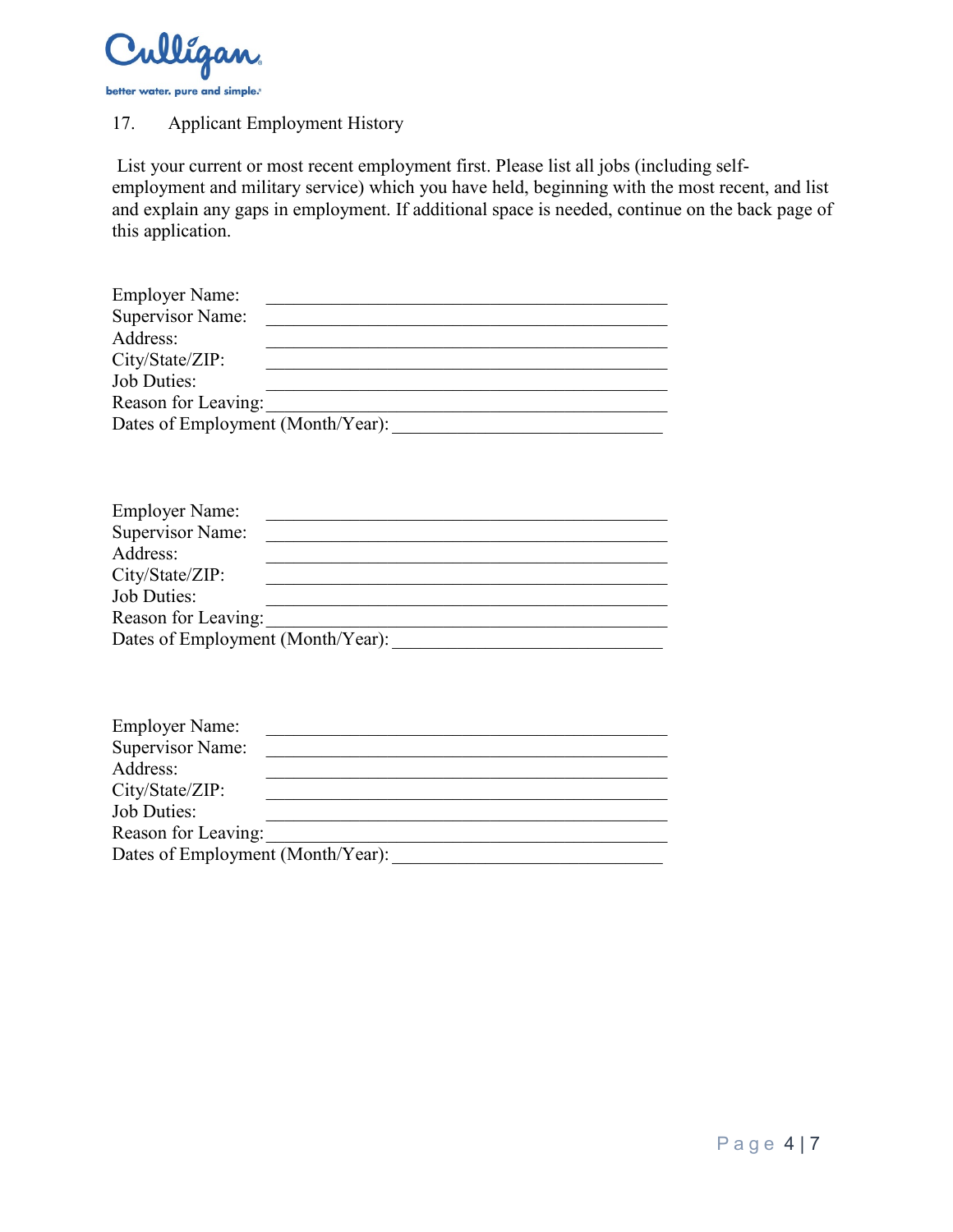

| 18. Applicant's Education and Training                                                                                                                                                                    |  |
|-----------------------------------------------------------------------------------------------------------------------------------------------------------------------------------------------------------|--|
| College/University Name and Address                                                                                                                                                                       |  |
| <u> 1989 - Johann Stoff, deutscher Stoff, der Stoff, der Stoff, der Stoff, der Stoff, der Stoff, der Stoff, der S</u>                                                                                     |  |
| High School/GED Name and Address                                                                                                                                                                          |  |
| <u> 1989 - Johann Stoff, deutscher Stoffen und der Stoffen und der Stoffen und der Stoffen und der Stoffen und der</u><br>Did you receive a degree? ________ Yes _______ No                               |  |
| Other Training (graduate, technical, vocational):                                                                                                                                                         |  |
| Please indicate any current professional licenses or certifications that you hold:<br><u> 1989 - Johann John Stoff, deutscher Stoffen und der Stoffen und der Stoffen und der Stoffen und der Stoffen</u> |  |
| Awards, Honors, Special Achievements:                                                                                                                                                                     |  |
| <b>Military Service:</b><br>Yes No<br>Branch:                                                                                                                                                             |  |
| <b>Specialized Training:</b>                                                                                                                                                                              |  |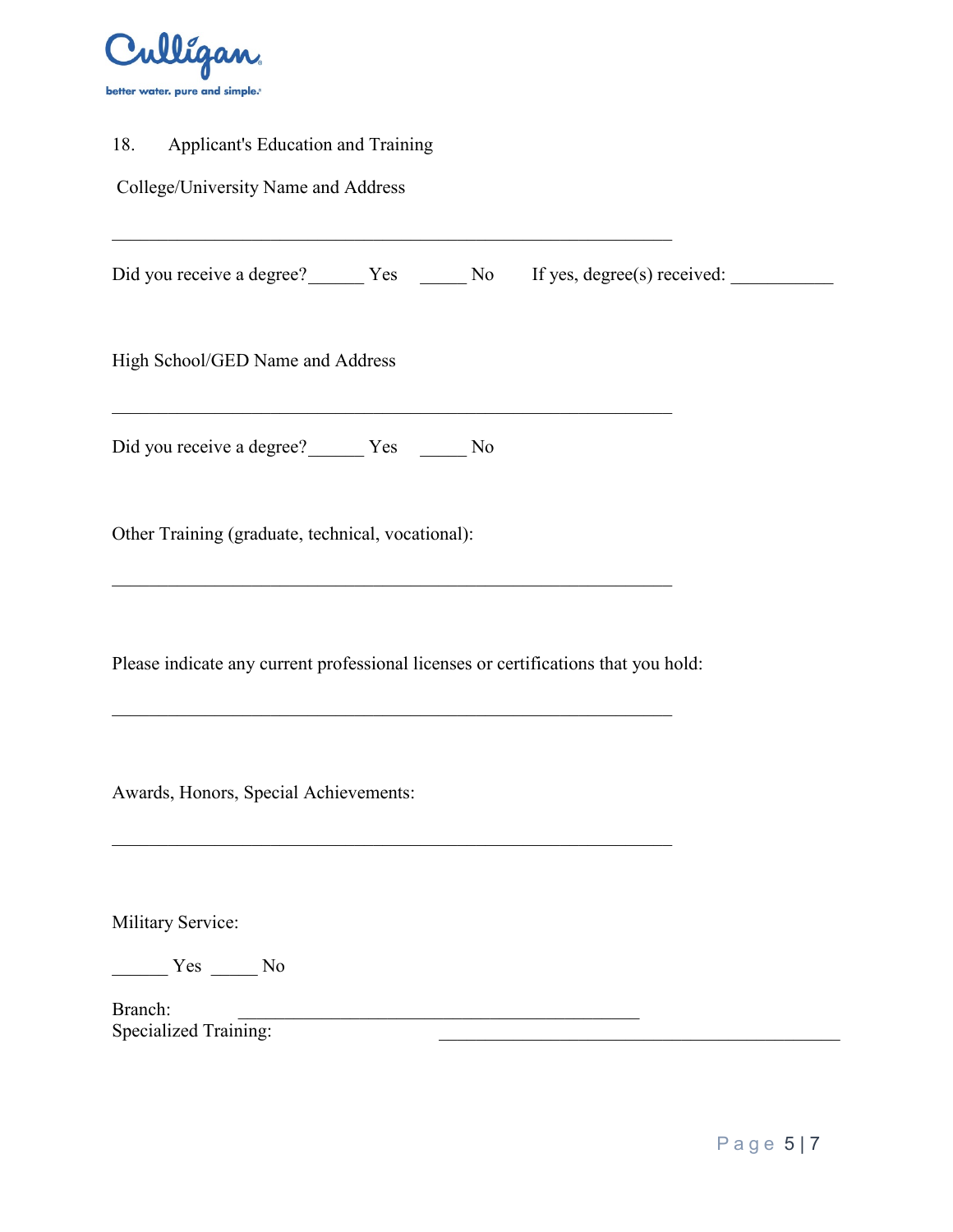

#### 19. References

List any two non-relatives who would be willing to provide a reference for you.

| Name:           |  |
|-----------------|--|
| Address:        |  |
| City/State/ZIP: |  |
| Telephone:      |  |
| Relationship:   |  |

20. Please provide any other information that you believe should be considered, including whether you are bound by any agreement with any current employer:

 $\mathcal{L}_\text{max}$  , and the contribution of the contribution of the contribution of the contribution of the contribution of the contribution of the contribution of the contribution of the contribution of the contribution of t